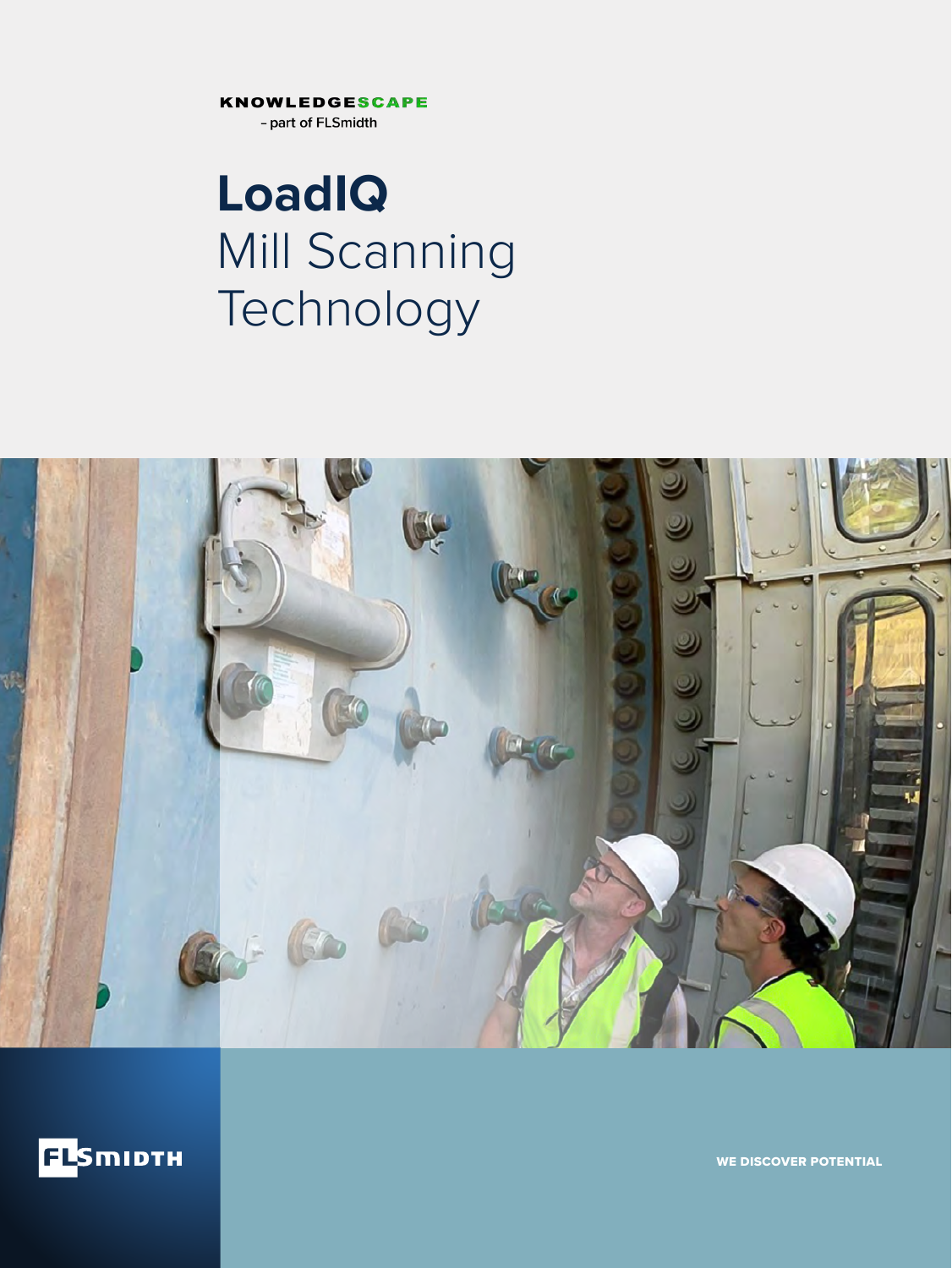# **Optimise mill loading** with smart sensor technology

When you're working with raw materials, inconsistency is to be expected. The ore body changes. Liners wear. And before you know it, you're losing efficiency in your mill. Optimal mill loading ensures you're making the most of all that grinding energy to achieve the best possible results for the lowest possible cost.

What you need is state-of-the-art sensing technology that detects all these changing conditions in real time and enables you to adjust your operating parameters accordingly. Enter LoadIQ, the smart load optimization tool for SAG and AG mills that enables you to increase throughput by 3 – 6%.

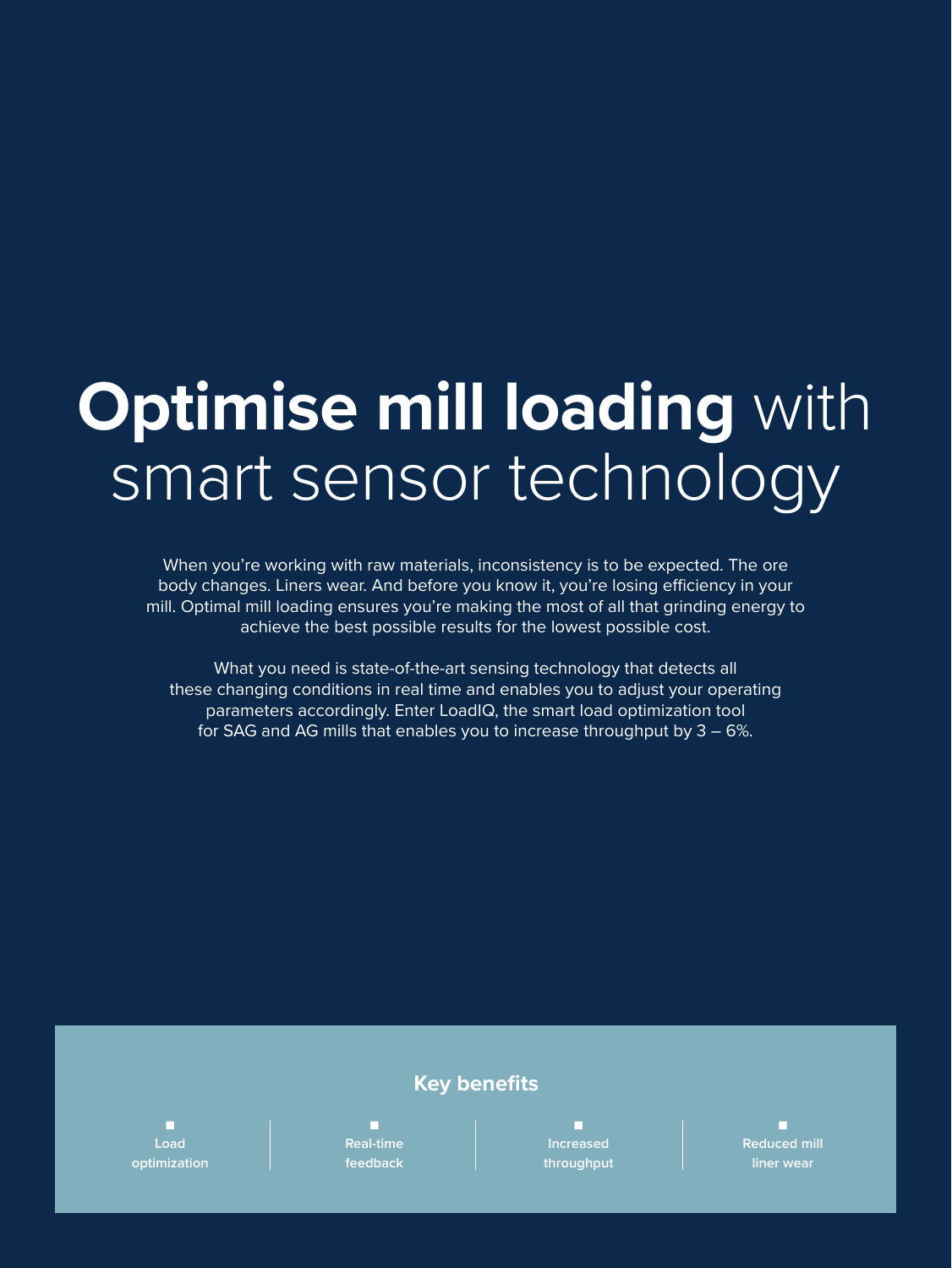#### **Increase mill throughput without upgrading your grinding mill**

You don't need to upgrade your mill to increase throughput – you just need to make the most of the capacity you already have. Our mill scanner technology monitors how full a mill is, where the charge is located, and where the cascading material is impacting the liner. Our LoadIQ software determines how the load should be adjusted in real-time even as ore size and hardness, and liners wear to maximize efficiency.

#### **Take the guesswork out of setting bearing pressure and load targets**

Earlier tools aimed at optimising mill load were not always successful. They were judging volumetric load – how full the mill is – by bearing pressure, a flawed measurement.

Bearing pressure doesn't account for ore size changes (interstitial spacing affecting density), and this measurement is also confused by changes in oil temperature, mill direction, liner wear, and mill density.

LoadIQ utilises cutting edge mill scanner smart sensor technologies to bridge these gaps and accurately measure volumetric filling and ore trajectory in real time. We then use large scale data analysis and real time smart sensor data to correlate maximum breakage rates to the incoming ore types as well as the current liner profile.

These correlations are used to establish automatic real-time dynamic load optimization for any control system.

#### **Optimise efficiency, instantly**

Historically, the road to steady grinding can be a long one, based on operator trial and error. And every time the ore changes, or the liners wear, or are replaced, the whole process must begin again. This not only means long delays between finding the ideal load  $t$ argets – all the while losing efficiency – it also means swings between overloaded and underloaded conditions, which are damaging to both production and mill liners.

With LoadIQ, there is no long wait for feedback. LoadIQ will update bearing pressure / RPM limits and targets in real-time to adjust for changing conditions and maintain maximum grinding efficiency. These updated limits can be sent to operators for manual control, or they can be fed into any expert system for real time optimization using OPC communication.

#### **Reduce liner wear**

Liner wear is directly correlated to the ore trajectory in a grinding mill for a given RPM. As the liners wear, the ability to strike the toe at higher volumetric fills may not be possible. In cases where this is true, the volumetric load will automatically be decreased until the toe is impacted, thus restoring maximum efficiency. Conversely, with a new set of liners, the trajectory at high RPM will likely cause excessive liner strikes. In these cases, LoadIQ automatically reduces the maximum allowable RPM such that the cascading ore is impacting the charge toe.

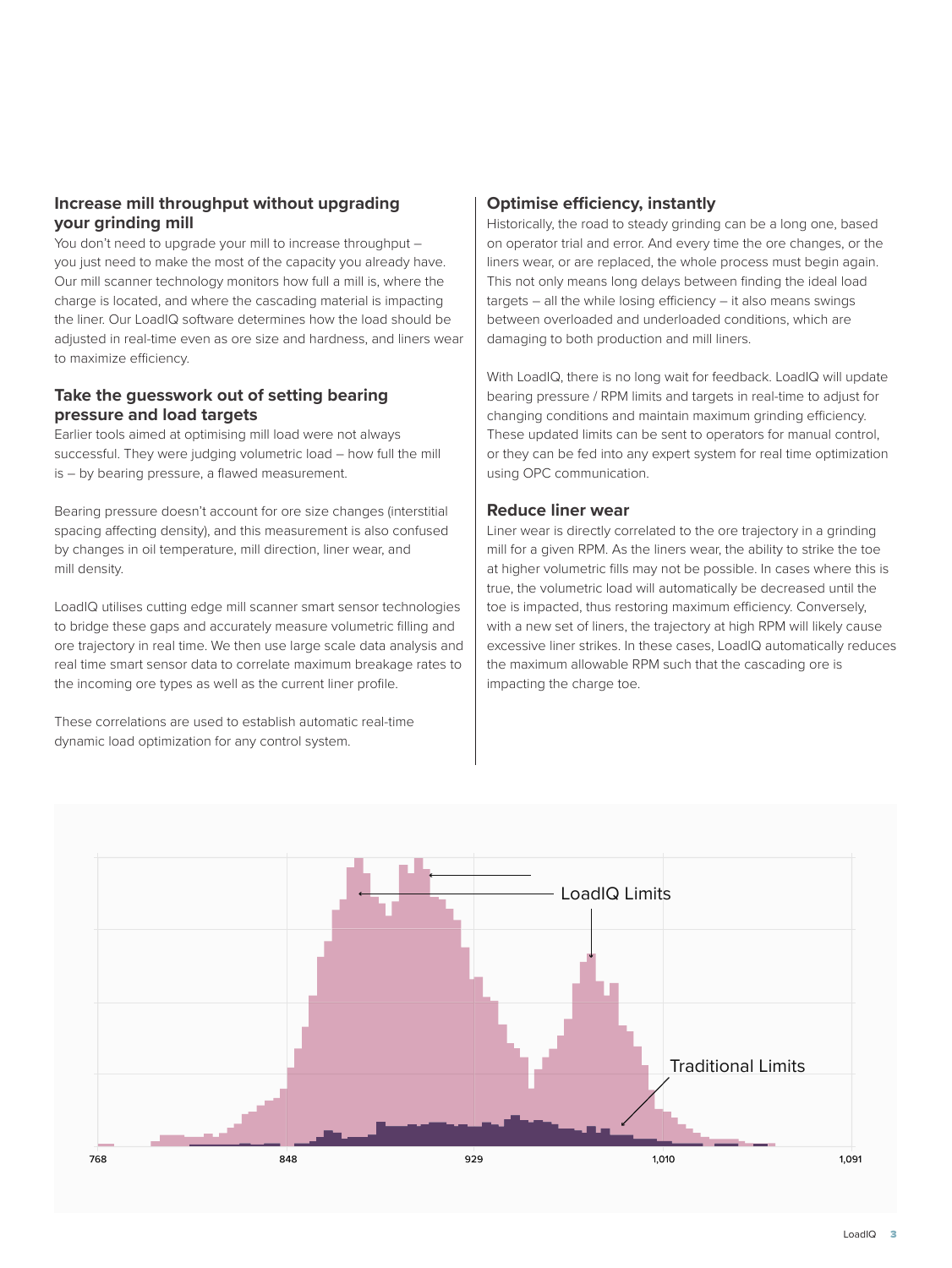## **How does LoadIQ help you achieve optimal mill load?**

LoadIQ is made up of smart sensors (i.e. the mill scanner technology) and AI-based software (i.e. an intelligent web-based application that integrates with your expert system and operators).



#### **LoadIQ**

LoadIQ analyzes the initial limits and targets set by the operators using plant data and real-time mill scanner measurements. LoadIQ determines if the limits/targets should be modified and sends the feedback to an expert system for automatic adjustment, or to the operators for manual adjustments of set points.

#### **Expert System**

LoadIQ doesn't change the expert system models or rules. It simply provides better constraints for the expert system to operate under. This approach allows for quick and seamless integration yielding the best possible benefits.

#### **PLC**

The grinding circuit will receive set point changes from the expert system as it always has. LoadIQ does not interact with existing tuned control loops or expert system. The current DCS/PLC response will remain unchanged, but the results will be better due to using dynamic constraints on the expert system.

**Results: 3-6% increase in throughput**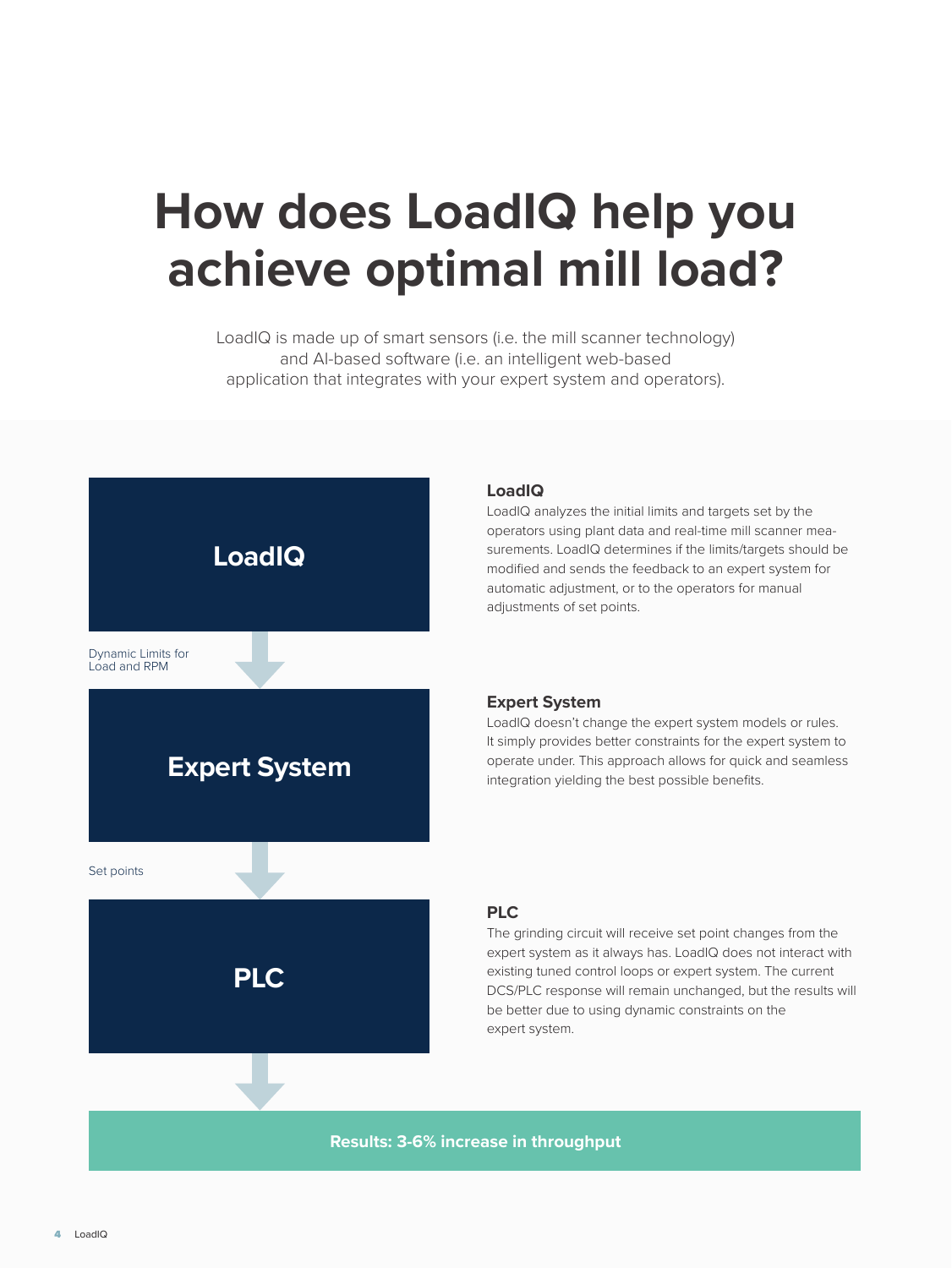### **Smart solutions**

The strength of this solution lies in the state-of-the-art hardware and software we apply.

#### **Hardware**

The mill scanner technology will accurately measure volumetric fill, location of charge toe, and the location and intensity of liner impacts.

- Transmits wirelessly and installs in less than a day
- Requires no batteries or charging (self-generating power)
- Does not rely on a static position sensor or proximity sensor
- Can detect a broken liner bolt for added safety
- Has backup circuitry to ensure full functionality when primary circuits fail. Alerts can be sent to the DCS to schedule repair during next down day for seamless operation.

#### **Software**

- Accessed using a web browser eliminating the need for multiple client licenses
- Measures ball charge, volumetric fill, impact intensity & location, and charge toe position
- Can automatically determine and adjust optimal load targets and limits using OPC communication.





|      | Volume   Intensity | Toe | Throw |
|------|--------------------|-----|-------|
| 26.9 | 627                | 309 | -320  |



Grinding/Sag2

|     | Volume   Intensity | Toe | Throw |
|-----|--------------------|-----|-------|
| 218 | 62.8               | フらい |       |



|      | Volume   Intensity | Toe: | Throw |
|------|--------------------|------|-------|
| 23 2 | 59.4               | 296  | 329   |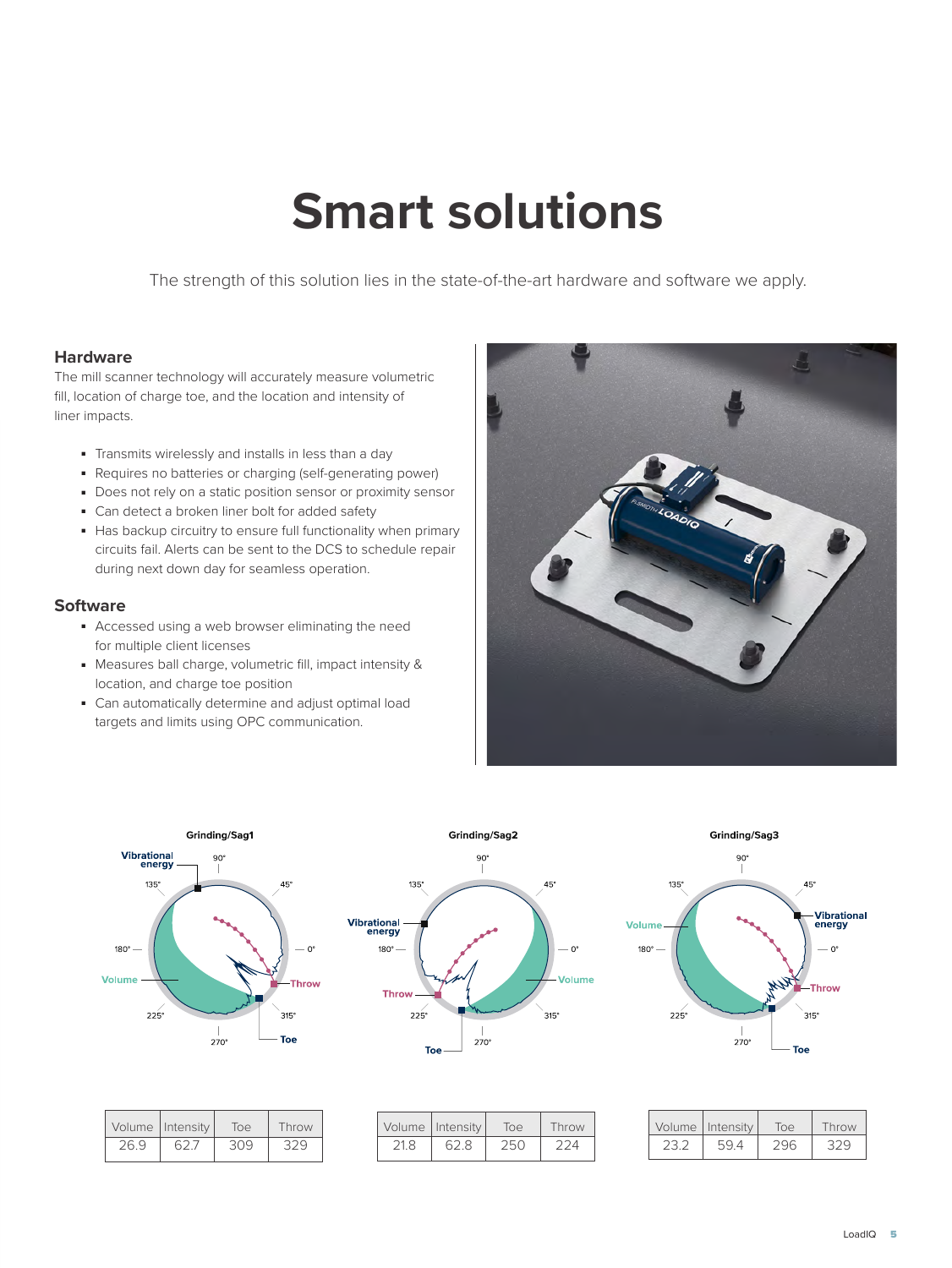#### **Quick Results**

The installation of LoadIQ will have an immediate and significant impact on your process. Typical results are extended liner life, increased throughput, and reduced power usage. The charts below demonstrate a recent example from a client in Peru. This particular client had an existing expert system, but was having difficulty achieving the target throughput and had significant variability in mill loading and feed rates. With the addition of LoadIQ power usage dropped dramatically, while throughput increased by 11%.

LoadIQ continuously reads two key data points in the mill – the toe, which indicates fill level, and the throw, which indicates liner life. It also monitors the particle size of the material entering the mill, enabling the intelligent software to calculate the optimum mill load target based on current liner and ore parameters. The aim is to maximize volume while ensuring that input energy is used efficiently to reduce particle size, giving you optimum mill performance.

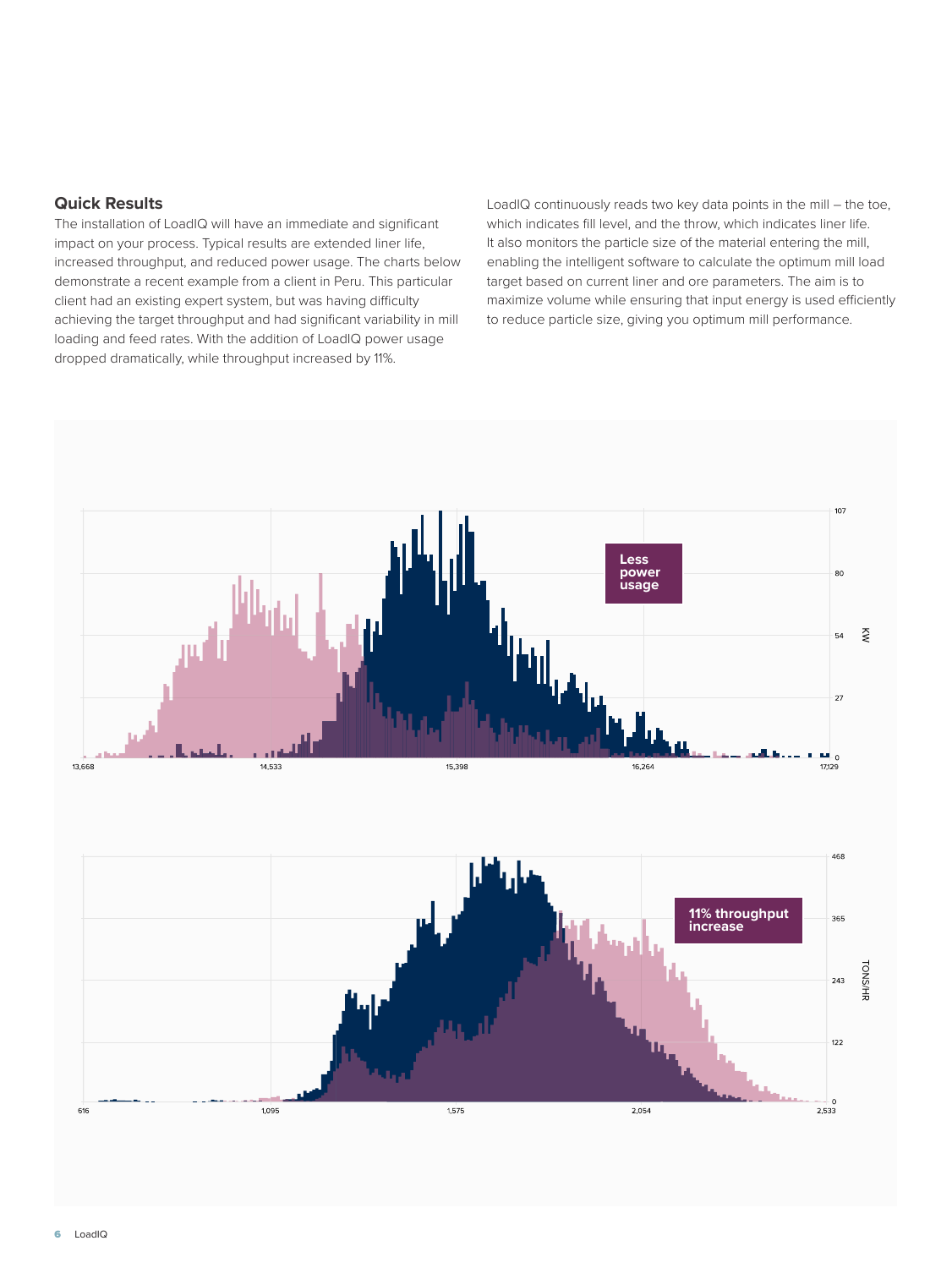

### **Our LoadIQ experts are ready to help you.**

Contact them at:

 $\%$  801-784-8161





**Learn more about LoadIQ and other mill scanner smart sensor technology:**

www.flsmidth.com/Load-IQ





Towards zero emissions in mining

Copyright © 2021 FLSmidth A/S. ALL RIGHTS RESERVED. FLSmidth is a registered trademark of FLSmidth A/S. nextSTEP is a trademark of FLSmidth A/S. This brochure makes no offers, representations or warranties (express or implied), and information and data contained in this brochure are for general reference only and may change at any time.